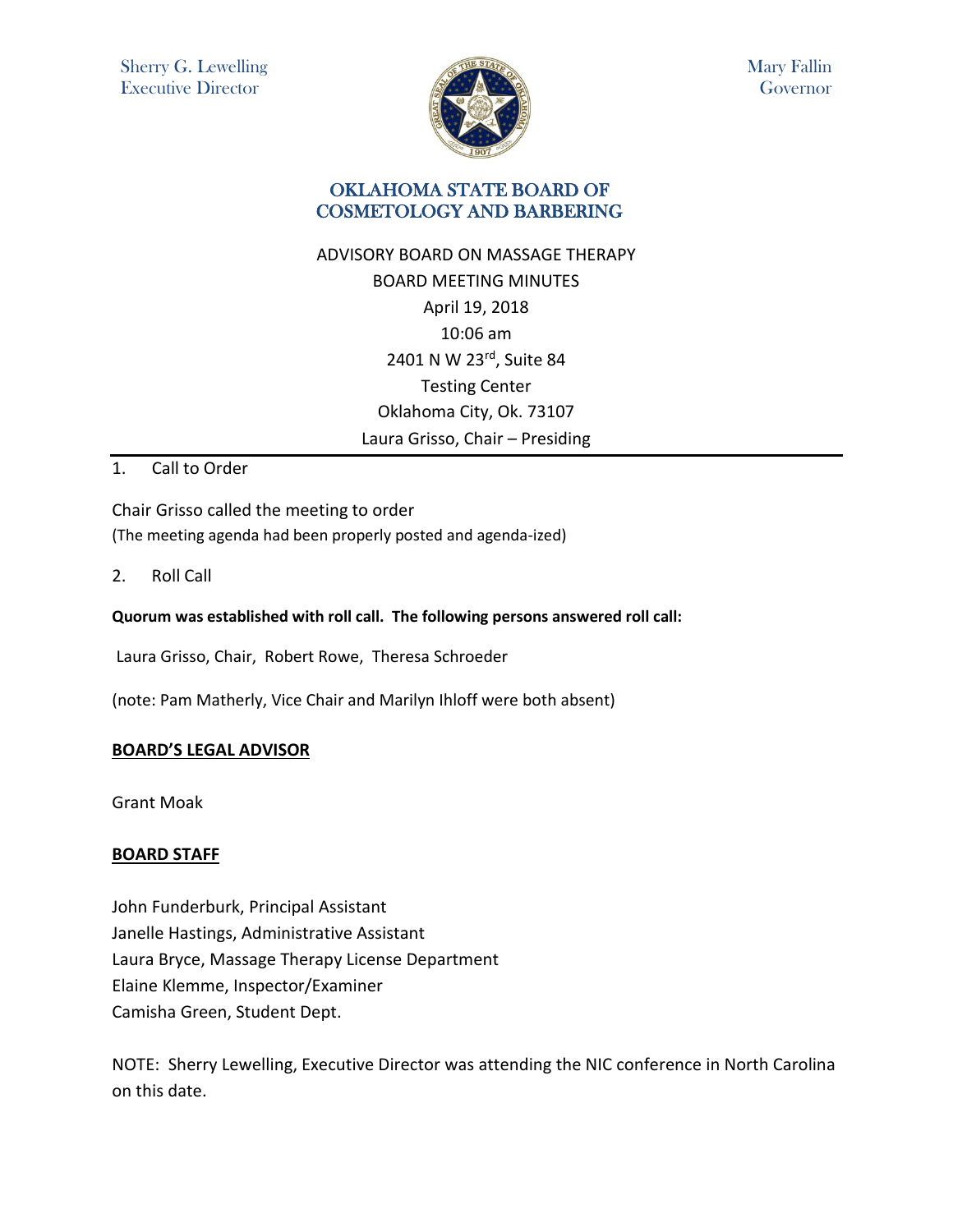

# OKLAHOMA STATE BOARD OF COSMETOLOGY AND BARBERING

# **VISITORS**

Chair Grisso welcomed guests and students from Central Oklahoma College in Oklahoma City.

Karen Harr, Thomas Snow, Rachel Adams, Tonya Sharp, Laura G, Mary Elizabeth LeBlanc, Laura Hickman, Cheyenne Lewis, Crystal Beene, Destiny S., Alejandra Lopez, Chelsea Taylor, Dorie Davison, Sharae Schackleford, Heather Xoquic, Nicole Jones, Melissa Estarga, Cassandra Walton, Kelsey Lugsch, Juan Hernandez, LauriAnn Gillette, Rikki Cosper, Eva Slechta, Jai McGrainer, Laura Bryce, Kim Johnson, Camisha Green, Ryan Gaines, Wil Sovick, Elaine Klemme, Astrud Ray Kubier, Heather Clark Hiliard

3. Public Comment – Opportunity for the Board to Receive Public Comment – Each speaker is limited to three minutes. Comments must be related to items listed on the agenda

It was noted that no formal requests had been received but Chair Grisso welcomed comments from guests in attendance provided comments were related to items on the agenda.

Rachel Adams stated that she was against serving alcohol unless establishment has a liquor license.

Karen Hart expressed concern that serving alcohol combined with increased oxygen level from the massage itself, combined with steams or saunas or with unknown medications possible taken by the client, could create a liability on the part of the Massage Therapist and the establishment.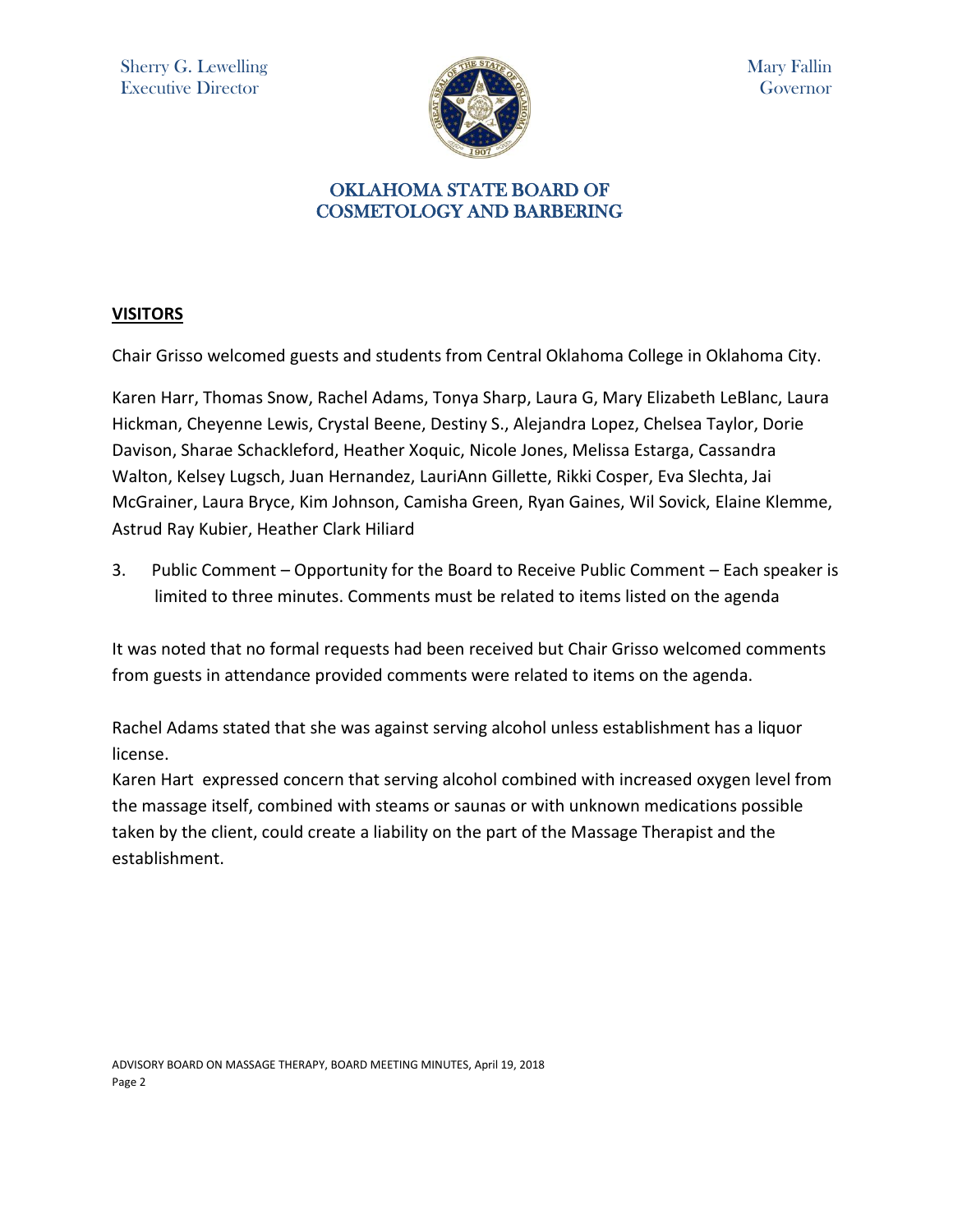

### OKLAHOMA STATE BOARD OF COSMETOLOGY AND BARBERING

4. Discussion and Possible Action To Approve or Disapprove Board Meeting Minutes from Board Meeting from February 15, 2018

A motion was made by Schroeder and seconded by Rowe to approve Board meeting minutes from February 15, 2018

Schroeder, yes; Rowe, yes.

Motion passed.

5. ABMT Chair-Laura Grisso Legislative Update

Chair Grisso said that since our last meeting February 15, SB1063 has gone thru senate and moved on to the house. Representative Tammy West, of Warr Acres wanted to review the language dealing with human trafficking and get FBI and OSBI to review it. Then the teachers strike occurred on April 2 and there's been no movement on bill since then. She urged everyone to contact lawmakers and express your interest in that bill and make sure it gets passed this session. We don't want leg session to end without this bill being passed.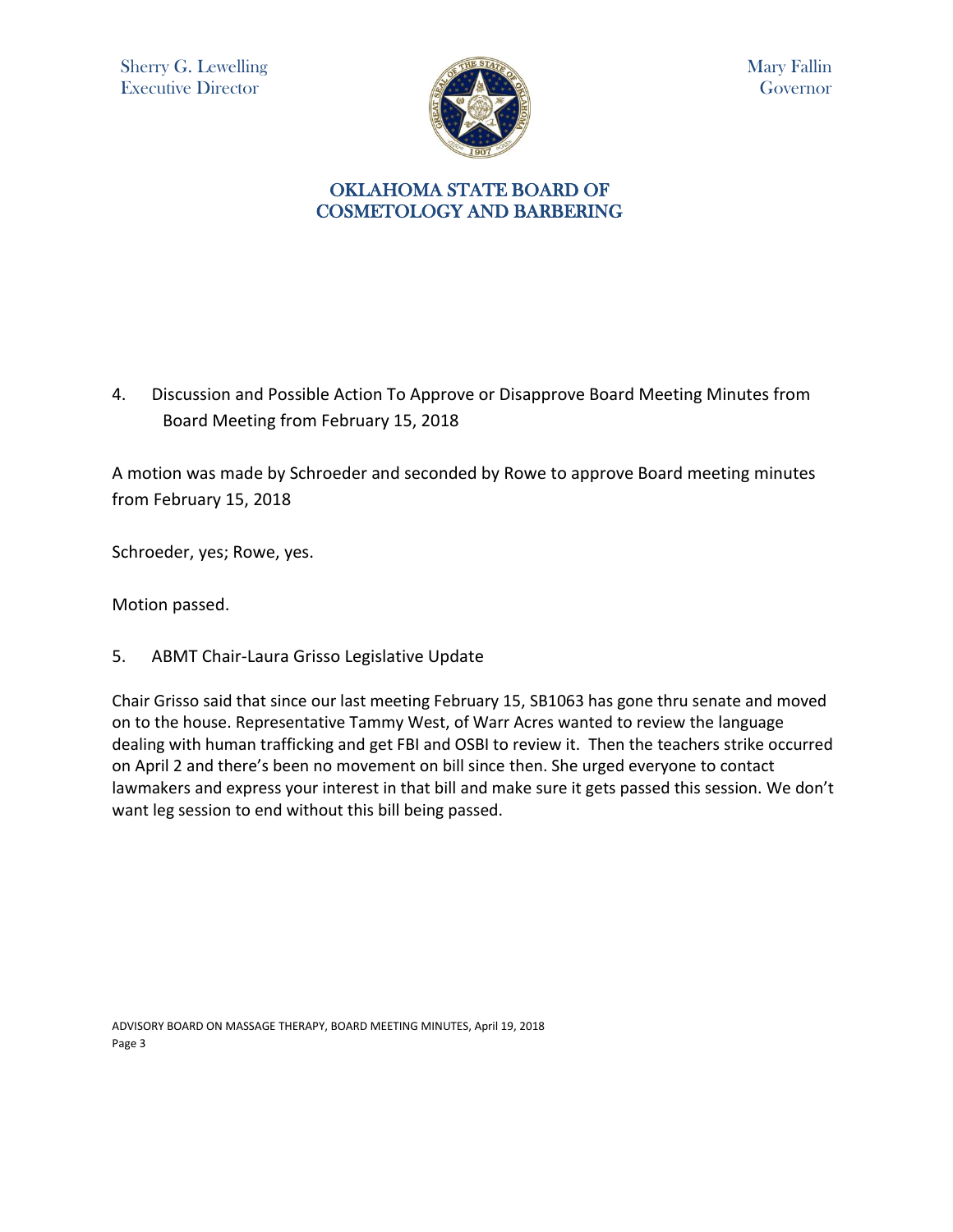Sherry G. Lewelling Executive Director



Mary Fallin Governor

# OKLAHOMA STATE BOARD OF COSMETOLOGY AND BARBERING

ADVISORY BOARD ON MASSAGE THERAPY, BOARD MEETING MINUTES, April 19, 2018 Page 4

6. FSMTB (Federation of State Massage Therapy Boards) Conference Report – Laura Bryce Ms. Bryce gave a detailed report on the two day FSMTB conference in Kansas City.

One of the most important things discussed was FSMTB's MATLDA (**Ma**ssage **T**herapy **L**icensing **Da**tabase) This is open to any state board that shares info with FSMTB's MATLDA including education, and testing history, CEU's, any history of disciplinary action taken by boards. We'll need to make sure we can legally share this information and that our computer system is compatible with MATLDA, It is strictly for state boards' use and licensees cannot see their own information.

Another important topic was communicating with national and local law enforcement and other state agencies regarding human trafficking and what to look for and how to help victims. Cultures and social norms often affect the problem, some would prefer to stay than leave their friends or family members. Limit the diploma mills, websites like rub maps and back page illicit activities.

Another issue was the MBLEX exam being offered in English and Spanish only, it's costly to develop testing in different languages, Spanish is an exception since Puerto Rico is a US territory.

Ms. Bryce added that Ms. Lewelling wanted a committee established to study the legalities of sharing information to FSMTB's MATLDA.

ADVISORY BOARD ON MASSAGE THERAPY, BOARD MEETING MINUTES, April 19, 2018 Page 4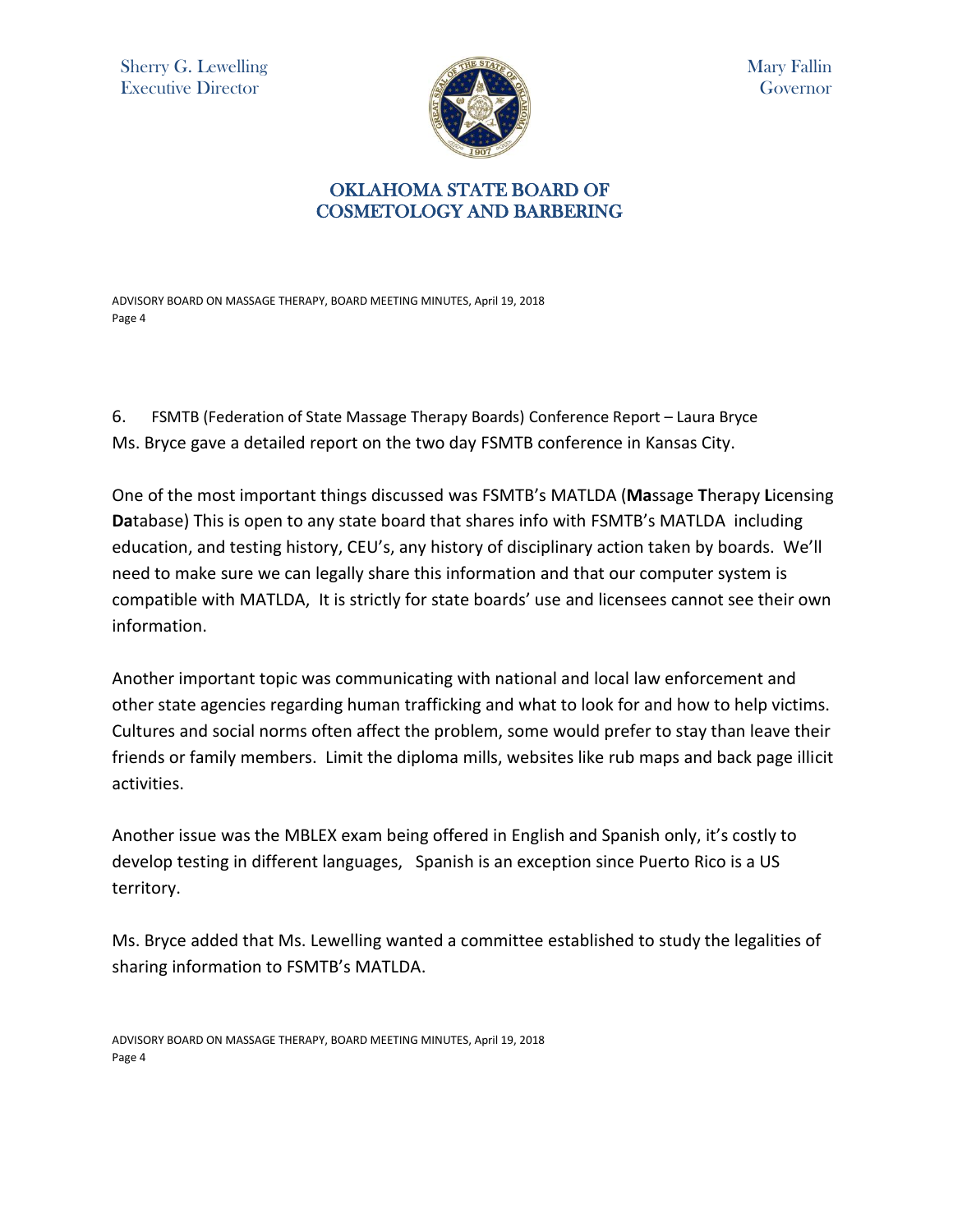

## OKLAHOMA STATE BOARD OF COSMETOLOGY AND BARBERING

7. Discussion on traveling massage therapist

This item was placed on the agenda to simply generate discussion regarding the massage therapists who do out-call massages, the office has fielded numerous calls since licensing began. As of right now, until a change in legislation allows us establishment authority, the only thing required is the Massage therapy license. While no one is in favor of adding the burden of an additional license, it was suggested that licenses have a special box to check off, if massages are done on an out-call basis.

8. Discussion on serving alcohol in massage therapy establishments.

The ABLE commission was invited but unable to attend this meeting. Eric Smoot, title 37 section 538 c from able commission sent some information and the code clearly states that you cannot serve or sell alcohol without a license, the first time is a misdemeanor, the second time is a felony. You cannot serve or sell alcohol without a license; this would fall under the jurisdiction of the ABLE commission, not the cosmetology board. If a massage tech was asked to do a massage on an inebriated client, that would fall under the Labor commission and the tech would need to contact a private attorney.

ADVISORY BOARD ON MASSAGE THERAPY, BOARD MEETING MINUTES, April 19, 2018 Page 5